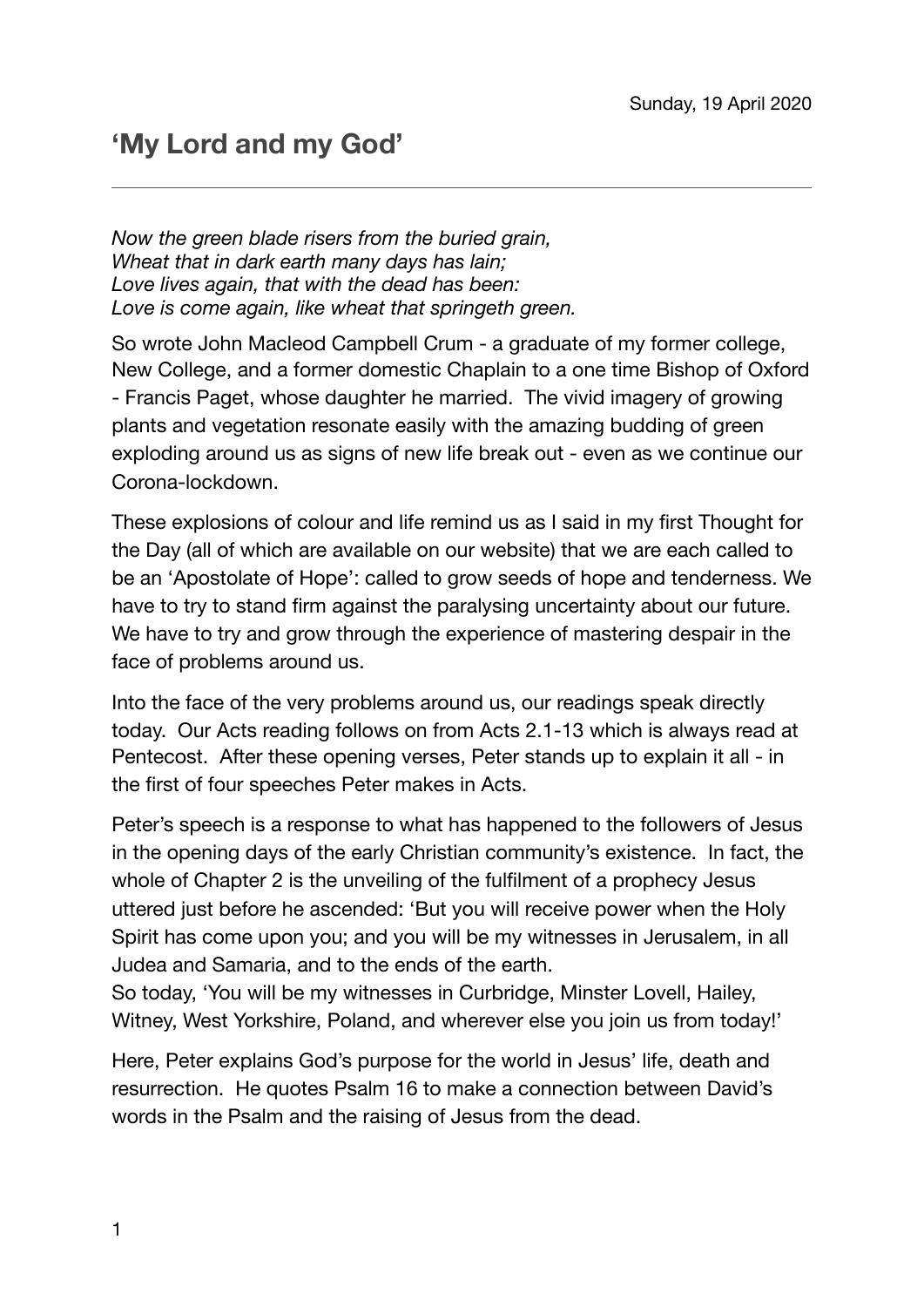Just in case listeners miss the point, Peter explains that although David died, he knew God would keep the promise of one day placing one of his descendants upon the throne, and so Peter points to the resurrection of a messiah. And the passage ends with another scriptural quote from Psalm 110 - a ringing announcement that God has made Jesus "Lord" and "Messiah".

We'll come back to those titles in a bit, as those of you who are familiar with the lectionary will know. Because every year on the 2nd Sunday of Easter we have the same reading - our Gospel passage from John 20.

Each time we hear how Jesus, on the evening of the resurrection, appeared to all the disciples except Thomas and showed them his pierced hands and side. The simple story then goes: Thomas insisted he could not believe unless he saw for himself - which did happen a week later. People then tend to cluck 'Poor Doubting Thomas': he just couldn't believe in the resurrection of Jesus without proof.

To do so conveniently forgets that the other disciples couldn't believe without proof either. They just got theirs a week earlier! They are huddled behind locked doors (like most of us). Their joy only began when they *saw* with their *own* eyes (John 20.20b). And Mary Magdalene is no paragon of faith: she's been weeping in the garden because she hasn't seen Jesus. Today's story isn't about a singular doubting Thomas, but a story of a whole gang of doubters.

But doubt about the resurrected Jesus isn't the most pernicious disbelief in John's version of events. What seems to be even more dangerous is the lack of faith in one another's witness that is displayed throughout these events.

Communal distrust pervades this account like a noxious virus. The disciples don't believe Mary; Thomas doesn't believe the disciples. All of them think the reporter is either a bald-faced liar or a raving lunatic, or both.

It reminds me of CS Lewis who was famous for his saying known as the Trilemma, that Jesus was 'Lunatic, Liar or Lord', sometimes known as the 'Mad, Bad or God' argument. His point was that what we see in Jesus forces us to make a decision about him. As Lewis wrote, 'You can shut him up for a fool, you can spit at him and kill him as a Demon or you can fall at his feet and call him Lord and God, but let us not come with any patronising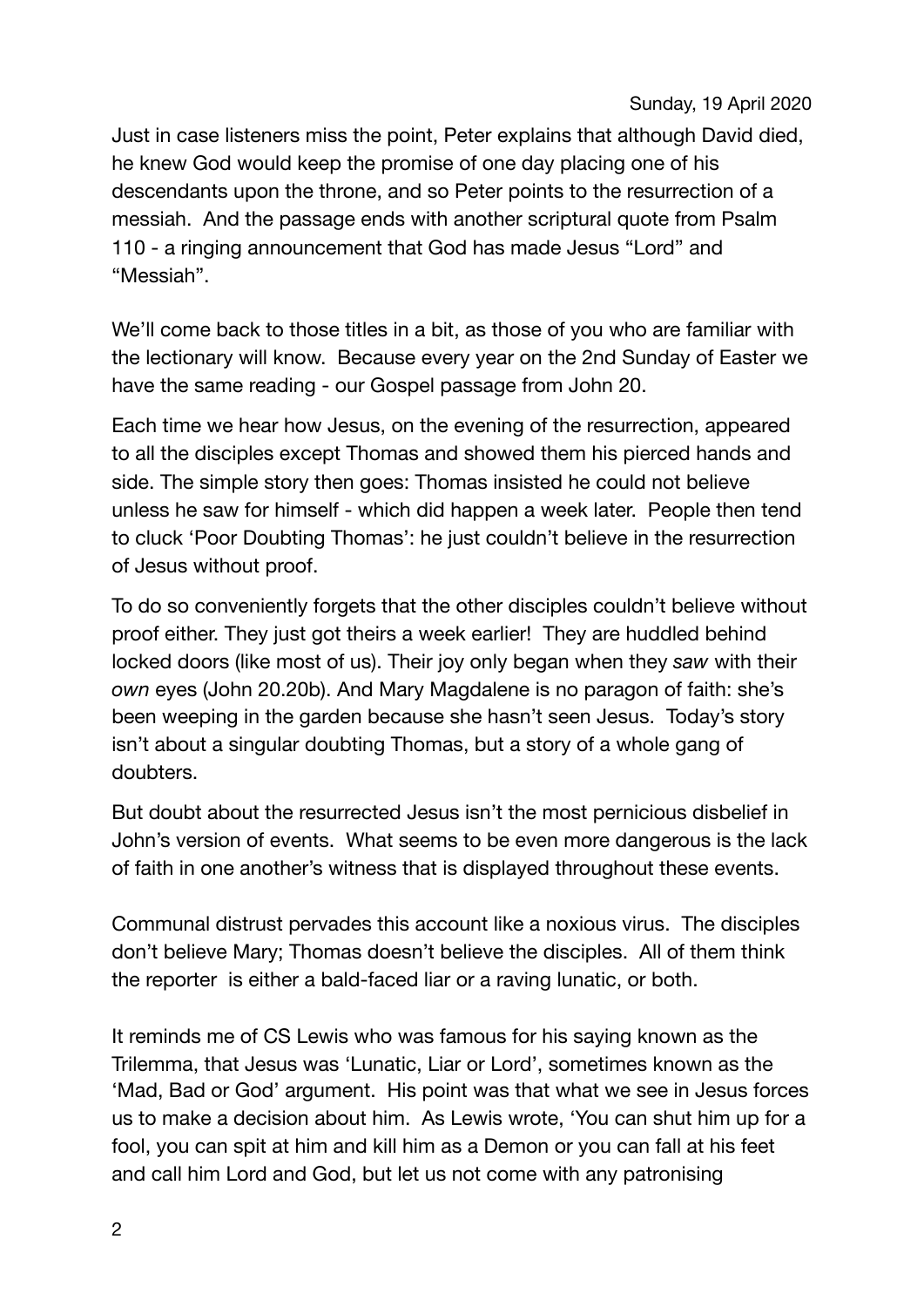nonsense about his being a great human teacher. He has not left that open to us. He did not intend to.'

I wonder if you are able to look at Jesus and say, 'My Lord and my God'? as he miraculously comes through our closed doors and gives us the gift of Peace.

This gift of peace is the gift of Christ's very self. I recall being taught as a youngster when you see the host raised before us at the Eucharist - or at the Benediction in a few minutes - to respond with the words 'My Lord and my God.' Because here Christ offers peace to our very souls. This is the grace S Paul desired for believers when he wrote 'The Peace of Christ, which passes all understanding, will guard your hearts and minds.'

We are each invited by God into a journey of faith and trust joining with what is the climax of the whole of John's Gospel: 'My Lord and my God' - even though we can't touch Christ's wounds. But we are also the same people who can distrust one another as easily and quickly as those first disciples. In the face of our anxieties and fears - our cynicism and scepticism can be consuming.

I don't know about you, but the more I think about it, the more I believe it is a dance of doubt and faith. Sometimes the presence of Jesus is pretty obvious: sometimes it is painfully, chillingly absent. Bishop Kallistos Ware once wrote, 'True faith is a constant doubt, God is incomparably greater than all our preconceptions; our mental concepts are idols that need to be shattered. So as to be fully alive, our faith needs continually to die.'

Maybe that metaphor of Crum's opening hymn is even more appropriate than I'd thought. Perhaps we are all part of a gang of doubters, who wrestle still with 'sins and doubts and fears.' And yet, maybe our only hope is this: in spite of the doubts, the Risen Jesus still comes and stands in our midst, breaking through locked doors - whether physical or spiritual - breathing peace upon us, and offering blessing when we notice Christ's presence.